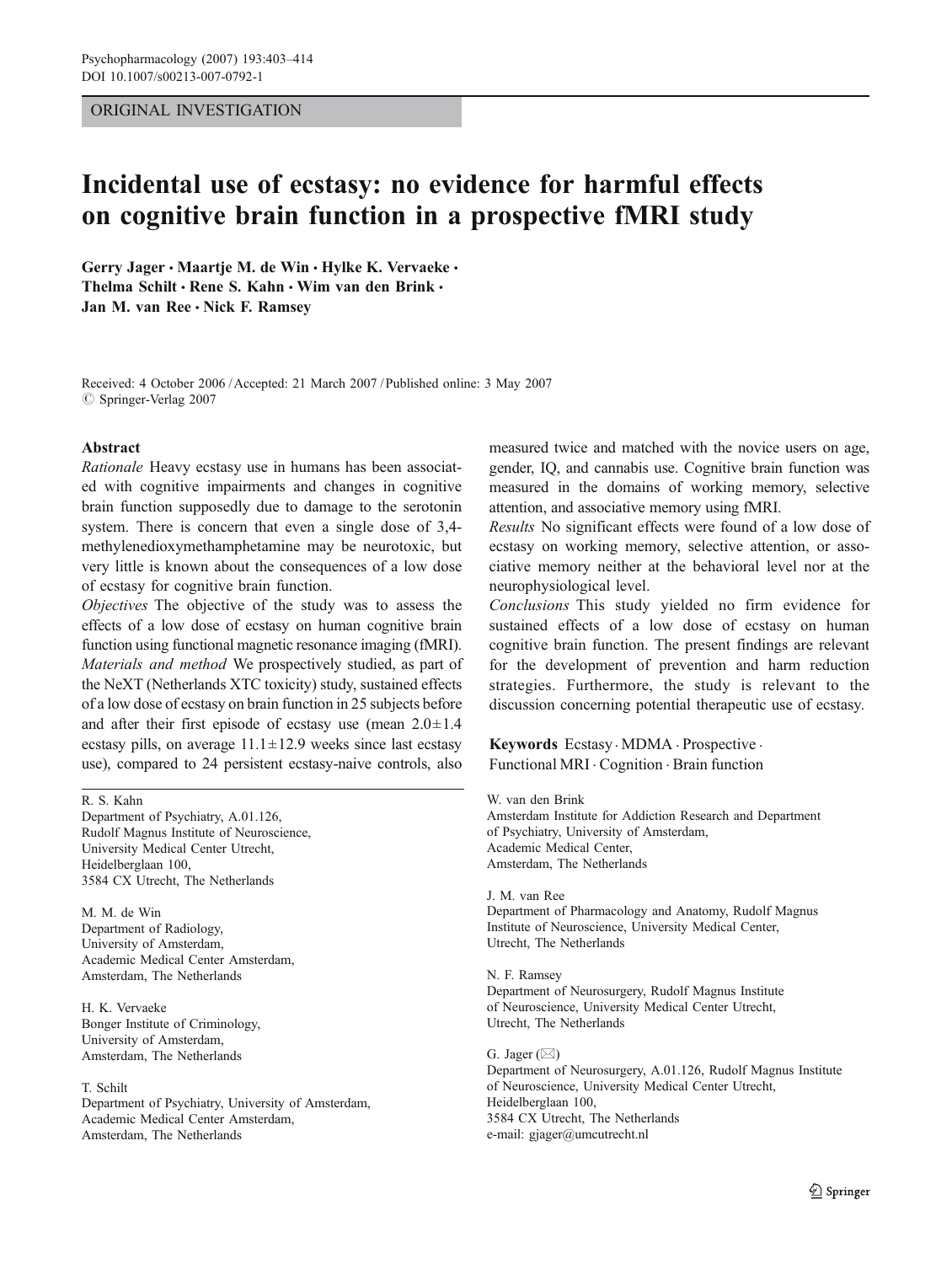### <span id="page-1-0"></span>Introduction

Ecstasy (3,4-methylenedioxymethamphetamine or MDMA) is a popular recreational drug. A large body of evidence indicates that MDMA has the potential to damage brain serotonin neurons in various animal species (Easton and Marsden [2006;](#page-10-0) Green et al. [2003](#page-11-0)). There is still controversy, however, whether similar serotonergic damage does occur in human ecstasy users (Gouzoulis-Mayfrank and Daumann [2006](#page-11-0); Kish [2002](#page-11-0)). Nonetheless, ecstasy use has been frequently associated with a variety of functional sequelae, including psychological problems and cognitive impairments (Cole and Sumnall [2003](#page-10-0); Parrott [2001](#page-11-0)). Functional neuroimaging studies in ecstasy users have reported changes in cognitive brain function as well. Both decreased and enhanced brain activity related to memory function has been observed in various brain regions, including frontal, temporal, visual, and limbic areas (Daumann et al. [2003](#page-10-0), [2004](#page-10-0), [2005;](#page-10-0) Moeller et al. [2004](#page-11-0)). However, some important questions remain unanswered. For one, most studies concern heavy ecstasy users, but there is concern that even a single dose of MDMA might be neurotoxic (Gijsman et al. [1999](#page-11-0); McCann and Ricaurte [2001\)](#page-11-0). For example, animal studies indicate that even after a single dose of MDMA, damage can occur in the serotonin system (Adori et al. [2006;](#page-10-0) O'Shea et al. [1998;](#page-11-0) Ricaurte et al. [1988](#page-11-0)). However, whether these animal findings can be extrapolated to humans is still debated (Easton and Marsden [2006\)](#page-10-0). Second, interpretation of human data is hampered by the lack of baseline data (Gouzoulis-Mayfrank and Daumann [2006](#page-11-0)). Only a few prospective studies have been performed in ecstasy-naive volunteers, but these studies invariably focused on acute instead of sustained or long-term effects of ecstasy (Dumont and Verkes [2006](#page-10-0)). There are compelling reasons why more research is needed on the sustained effects of low dose ecstasy use in humans. First, the majority of recreational ecstasy users are incidental or moderate users (Rodgers et al. [2003](#page-11-0); Scholey et al. [2004](#page-11-0)). Second, interest is growing in the possible beneficial actions of MDMA in posttraumatic stress disorder and in late stage cancer to reduce anxiety and agitation (MAPS Research Information<sup>1</sup>). Ideally, only a longitudinal prospective study in ecstasy-naive subjects randomly assigned to MDMA or placebo and conducted in a laboratory setting could answer the question whether ecstasy is neurotoxic in humans. However, given the potential neurotoxicity of MDMA, such a study is ethically not acceptable. Recently, it has been advocated to start longitudinal prospective studies in specific groups of young people who are at an increased risk for use of ecstasy

(Gouzoulis-Mayfrank and Daumann [2006](#page-11-0)). The current study is the first that succeeded in this approach. We investigated the effects of initial use of ecstasy on working memory, selective attention and associative memory, measured with functional magnetic resonance imaging (fMRI), using a prospective naturalistic design. Based on previous results with exactly the same fMRI task paradigms in heavy poly-substance ecstasy users which indicated poorer associative memory performance and altered brain activity in associative memory-related regions (Jager et al. [2007b](#page-11-0)), we hypothesized that first use of ecstasy would affect associative memory in terms of performance and of brain function, but not working memory and selective attention.

## Materials and methods

This study is part of the Netherlands XTC Toxicity (NeXT) Study. A detailed description of the design and objectives of the NeXT study is provided in a paper on the methods (De Win et al. [2005\)](#page-10-0). Besides fMRI, subjects underwent SPECT, MR imaging, and cognitive testing; results of these measurements are or will be reported in separate publications (De Win et al. [2007;](#page-10-0) Schilt et al. [2007](#page-11-0)).

## Subjects

Between April 2002 and April 2004, a total of 188 young adults (18–35 years) were included in the prospective cohort study of the NeXT project. Of this cohort, 96 participated in the present fMRI study. At the time of inclusion, none of the subjects had ever used ecstasy, but they were selected for being at high risk of initiating the use of ecstasy in the near future (see below). Subject recruitment consisted of a combination of targeted site sampling, advertisement<sup>2</sup>, and snowball sampling referrals. For details on recruitment, inclusion and exclusion criteria, we refer to Vervaeke et al. ([2006\)](#page-11-0) and De Win et al. ([2005\)](#page-10-0). Main inclusion criterion was a high probability to start using ecstasy based on the intention to probably or certainly use ecstasy for the first time in the near future and/or ecstasy use by peers. All subjects were right-handed and were excluded if they reported: major medical or psychiatric disorders; current use of psychotropic medications; use of intravenous drugs; pregnancy; and contraindications for MRI. Except for smoking, which was allowed until 2 h before scanning, subjects had to abstain from psychoactive substances for at least 2 weeks and from alcohol for at least 1 week before testing. Compliance to abstinence was

<sup>1</sup> MAPS Research Information at <http://www.maps.org/mdma/> for information on approved phase I and II studies.

<sup>&</sup>lt;sup>2</sup> Advertisements were placed on the internet, on a special website for this study from the Academic Medical Center Amsterdam and by a pop-up advertising campaign on the Microsoft MSN Network.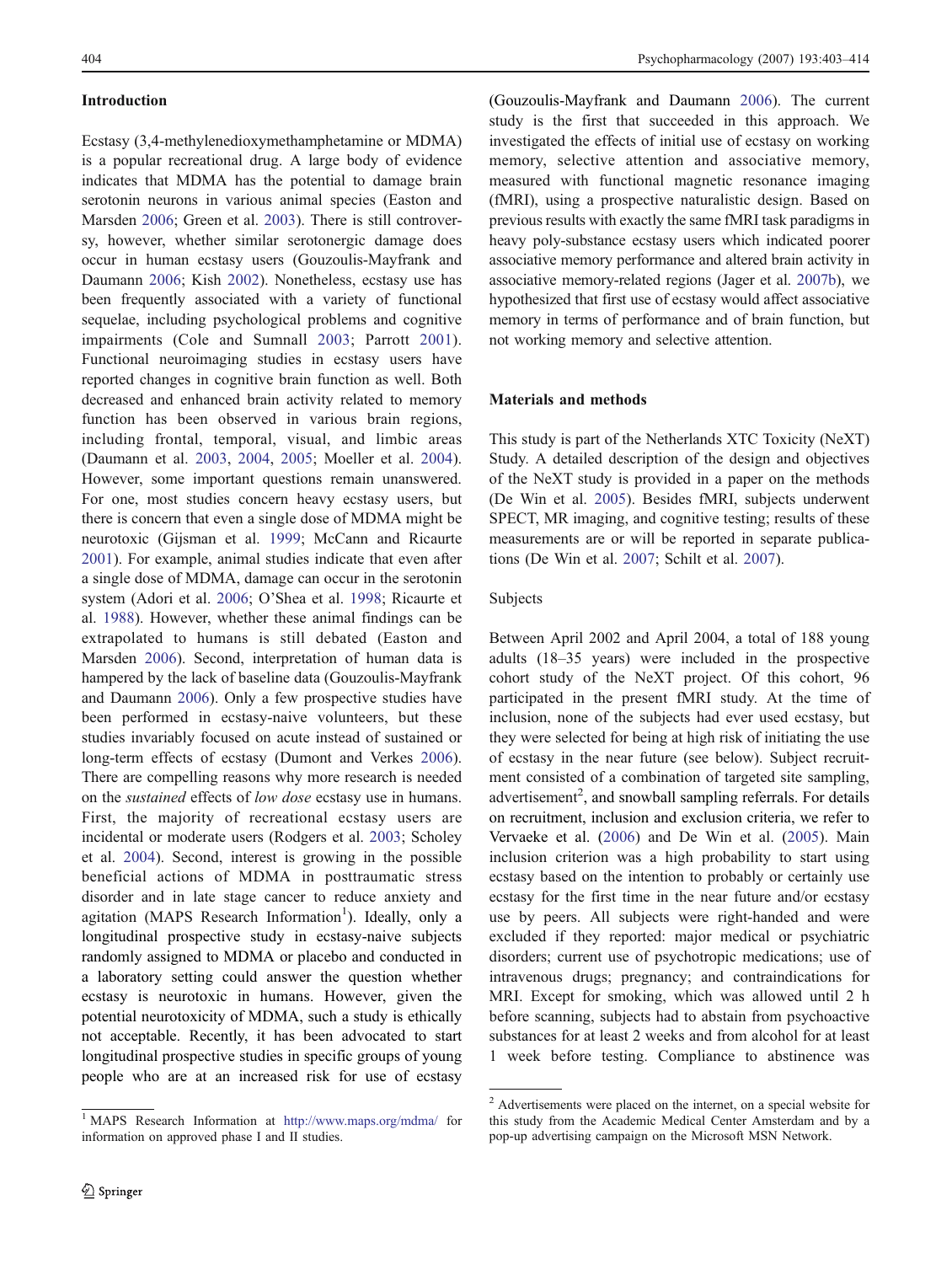checked by urine drug screening (enzyme-multiplied immunoassay for amphetamines, ecstasy, opiates, cocaine, benzodiazepines, cannabis, and alcohol).

Subjects were fully informed about the potential risk of ecstasy use in the study information letter and gave their written consent according to the Helsinki Declaration. The local ethics committee approved the study. Subjects were paid for their participation ( 150 Euro per session of 2 days).

## Procedure

At baseline, all 96 subjects underwent fMRI scanning and completed validated self-report questionnaires about their drug use (Van de Wijngaart et al. [1997](#page-11-0)). They were screened for axis I psychiatric disorders using the Dutch version of the mini international neuropsychiatric interview for DSM-IV clinical disorders (Sheehan et al. [1998\)](#page-11-0). Urine samples were collected, and pre-morbid verbal intelligence was estimated using the Dutch version of the National Adult Reading Test (Schmand et al. [1991\)](#page-11-0). After baseline examination, subjects were approached at regular intervals to fill out a questionnaire concerning drug use (four in total during a follow-up period of approximately 18 months). Within this follow-up period, 27 subjects started to use ecstasy. These subjects were invited for a second fMRI scan relatively soon after their first ecstasy use and with a maximum cumulative ecstasy dose of ten tablets. As a consequence of the latter criterion, one subject who has used 20 tablets had to be excluded from the current study, leaving 26 novice ecstasy users for the analysis. The control group, also scanned a second time, consisted of 24 subjects selected from the initial baseline sample who did not use

Fig. 1 The temporal sequence of events is shown for the STERN task. Each epoch starts with presentation of the target set and is followed by ten trials. Subjects have to press a button as fast as possible if the letter belongs to the target set. Details are described in "[Materials and](#page-1-0) [methods](#page-1-0)"



ecstasy within the follow-up period, based on age, gender, IQ, and history of cannabis use (for individual matching with the users). Urine drug screening and drug use questionnaires were repeated.

Assessment of working memory, selective attention, and associative memory

Three fMRI tasks were administered: a working memory task based on Sternberg's item-recognition paradigm (denoted STERN), a visuo-auditory selective attention task (SAT), and a pictorial associative memory task (PMT) that depends on (para)hippocampal brain function.

The STERN task involves memorizing sets of five letters (the target set). After this, a series of ten letters is displayed in sequence (Fig. 1). Subjects have to decide whether subsequently presented letters belong to the set or not. Before scanning, subjects practiced on a specific set of letters for 21 min. During scanning, two experimental tasks were administered, which differed only with regard to the target set(s): a novel set and a practiced set. In the practiced set task (PT), the specific set was used repeatedly. In the novel set task (NT), the composition of the target set was changed after every run of ten trials. In the scanner, both tasks were presented in eight epochs of ten stimuli each. An additional reaction time control task (CT) was included (also eight epochs of ten stimuli), as well as eight rest periods of equal epoch duration (for further details on the STERN, we refer to Jansma et al. [2001](#page-11-0), [2004,](#page-11-0) and Ramsey et al. [2004\)](#page-11-0).

The SAT is an oddball detection task (Fig. [2\)](#page-3-0) and involves detection of deviant stimuli (either tones deviant in pitch from a baseline tone or dots deviant in size from a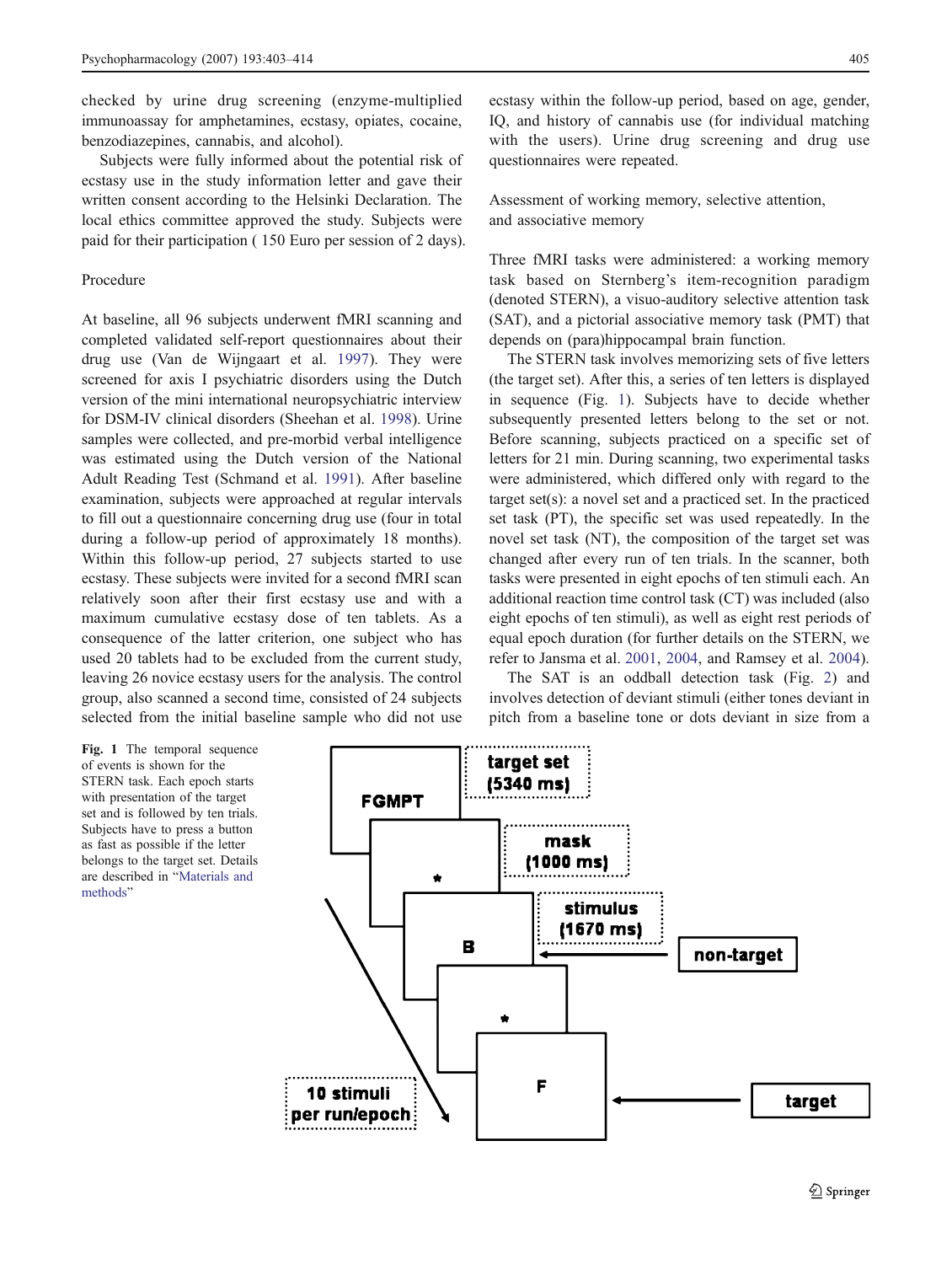<span id="page-3-0"></span>Fig. 2 The temporal sequence of events for the SAT task. Each epoch (duration 29 s) starts with an instruction slide (5 s), indicating 'rest', 'attend to tones only', or 'attend to dots only'. Both during 'tones only' and 'dots only', the instruction slide is followed by a series of 25 stimuli (simultaneous asynchronous presentation of tones and dots at a variable inter-stimulus interval rate) of which, on average, 20% deviant (targets). In case of a target, subjects have to press a button as fast as possible. Before fMRI scanning, the difference between standard and deviant tones and dots is determined for each individual by changing the contrast until a performance of 80% correct is obtained



baseline dot). A threshold for detecting differences in pitch and dot size was determined individually before the scan session by adjusting it until the subject detected at least 80% of the deviant stimuli. Tones and dots were presented simultaneously with a variable interstimulus interval (mean 1.0 s) and were presented in 16 epochs of 30 s each. At the start of each epoch, subjects were instructed to attend either to the tones while ignoring the dots (TO) or vice versa (DO). Eight rest periods (RS) of equal epoch duration were intermixed (for further details, we refer to Jager et al. [2006](#page-11-0)).

The PMT is a pictorial memory task modified from a paradigm from Henke et al. [\(1997](#page-11-0)). It involves three experimental tasks: (1) an associative learning task (AL) where subjects have to encode an association between two pictures; (2) a classification task in which single item pictures have to be classified (SC); and (3) a retrieval task (RE) where subjects have to recall specific picture pairs previously presented during the associative learning task. The RE task provides a performance measure. Figure 3 depicts a schematic example of the PMT task. Each picture

Fig. 3 The temporal sequence of events is shown for the PMT task. Each epoch starts with an instruction slide (5 s) followed by a fixation cross (2.5 s). This is followed by eight trials of 7.5 s each (picture pair 5 s, fixation cross 2.5 s). Subjects have to respond to the task by pressing one out of two buttons according to the instruction in each task condition. Details are described in "[Materials and](#page-1-0) [methods](#page-1-0)"

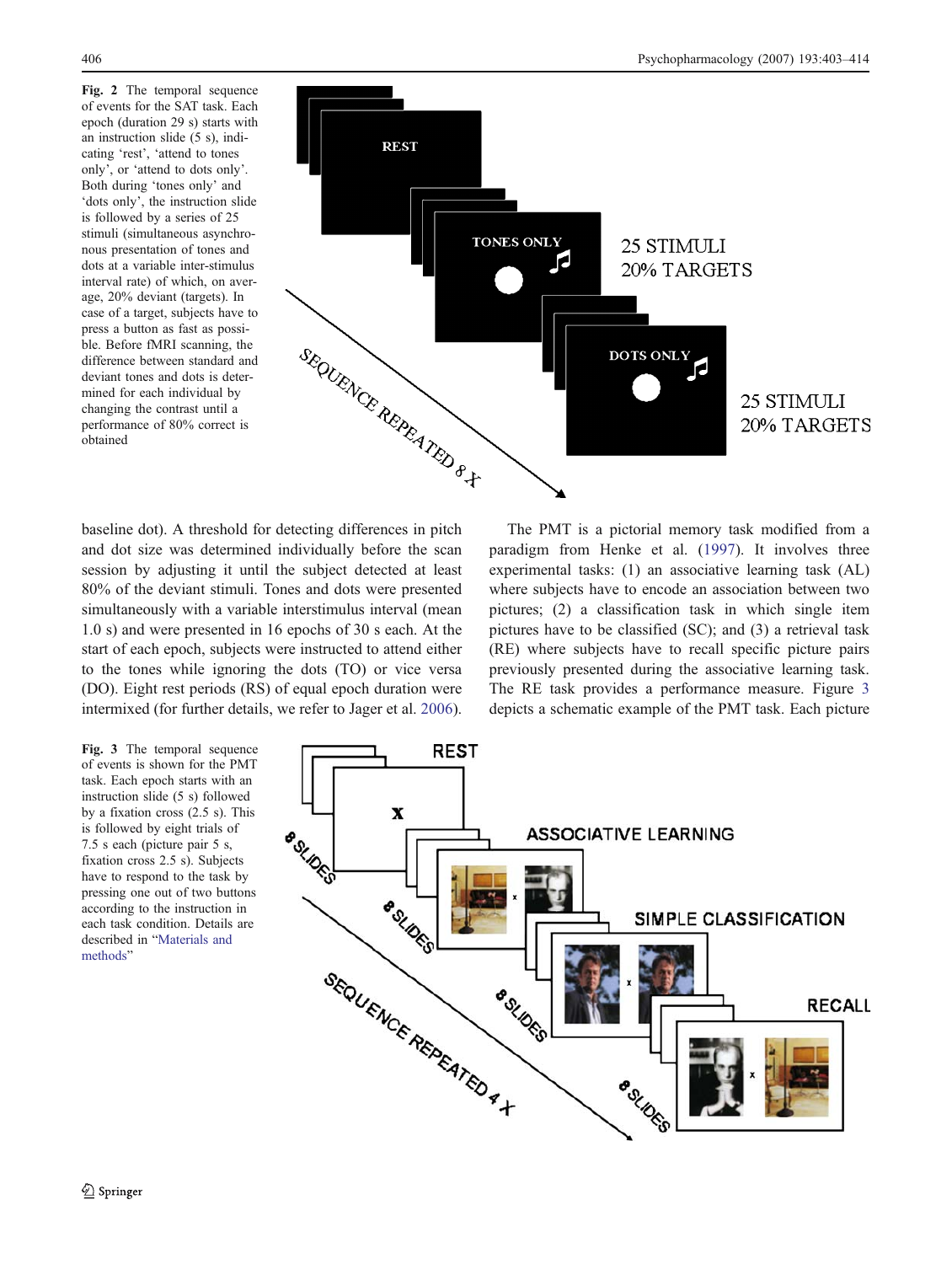is presented for 5,000 ms, followed by a 2,340-ms fixation cross. Each task is presented in four epochs (duration 65 s) of eight stimuli. Also, four rest periods (RS) are included of equal epoch duration. A fixed-order sequence, i.e., RS, AL, SC, and RE, is repeated four times (for further details, we refer to Jager et al. [2007a](#page-11-0)).

#### FMRI data acquisition

Scans were made on a Philips ACS-NT 1.5 Tesla MRscanner with PT 6,000 gradients using a standard scan protocol (navigated 3D PRESTO; Ramsey et al. [1998\)](#page-11-0). For the STERN task, a single run of 384 scans was acquired over a period of 18 min (scan parameters: TR 24.5 ms, TE 35.5 ms, flip angle 10.5°, FOV 208×256×120, matrix 52×  $64 \times 30$ , voxel size 4.0 mm isotropic, scan time 2,800 ms, 30 slices, transaxial orientation). Each epoch spanned 12 scans and lasted 33.6 s. This was followed by one volume with a flip angle of 30° for registration purposes. For the SAT task, a single run of 360 scans was acquired over a period of 12 min. (scan parameters: TE 35.7 ms TR 23.7 ms, flip angle 10.5°, FOV 208×256×88, matrix 52×  $64 \times 22$ , voxel size 4.0 mm isotropic, time per scan 2,000 ms, 22 slices, transaxial orientation). Each epoch spanned 15 scans and lasted 30 s. This was also followed by one volume with a flip angle of 30° for registration purposes. Then, to allow for some rest in between tasks, a volumetric T1-weighted MR anatomical scan was acquired for spatial localization. Acquisition parameters were FOV  $256 \times 256$ , TR 30 ms, TE 4.6 ms, matrix  $128 \times 128 \times 150$ , flip angle 30°, with 150 slices of 1.2-mm thickness. Finally, for PMT, a single run of 432 scans was acquired over a period of 18 min (scan parameters: TE 37 ms TR 24.4 ms, flip angle 9°, FOV 208×256×104, matrix 52×64×26, voxel size 4.0 mm isotropic, time per scan 2,340 ms, 26 slices, scan orientation parallel to the long axis of the hippocampus). Each epoch spanned 27 scans and lasted 63 s. This was followed by one volume that was acquired with a flip angle of 30° for registration purposes. Details on the scan procedure and scan parameters for STERN, SAT, and PMT have been previously described in Jansma et al. [\(2001](#page-11-0)), Ramsey et al. ([2004\)](#page-11-0), and Jager et al. ([2007a](#page-11-0)).

Data and data analysis

## Demographic and drug use data

Various aspects of ecstasy use were assessed [frequency of use, cumulative number of tablets, duration of use (months between first and last ecstasy use) and abstinence (number of weeks since last ecstasy use)]. Additional drug use data included lifetime and last year use of cannabis (number of joints), amphetamine and cocaine (number of occasions), and last year alcohol and tobacco consumption (drinks per week versus cigarettes per week). Demographic variables included age, gender, and verbal IQ.

## Performance data

Outcome measures included performance accuracy (error rate for STERN, number correctly identified deviant stimuli for SAT, and percentage correct responses during RE for PMT) and reaction time (STERN only; measurements of mean reaction time during CT, PT, and NT).

#### fMRI data

After reconstruction, functional and anatomical data were processed off-line using PV-wave® and Matlab® processing software. For all three tasks (STERN, SAT, and PMT), preprocessing of the fMRI data included several steps. First, after motion correction, individual statistical activity maps were generated for each of the task conditions compared to the rest condition by means of multiple regression analysis (Worsley and Friston [1995\)](#page-11-0). Next, these maps were smoothed (FWHM 8 mm) and normalized into standard MNI space (Collins et al. [1994\)](#page-10-0). Then, to define the regions of interest (ROIs) for each task, the smoothed and normalized single-subject maps from the baseline session (when all subjects were ecstasy-naive) were combined into a group map, creating a contrast of interest for each task and using z statistics (for details, see Jansma et al. [2001](#page-11-0)). For all contrasts, the statistical threshold for significant signal change was adjusted to yield separate regions of interest (ROIs), but always met the  $p<0.05$  level, corrected for the total number of voxels in the brain. Using higher thresholds was necessary because with the large sample size ( $n=49$ ), ROIs merge when using the  $p<0.05$ threshold. For STERN, the contrast NT–CT eliminated activity not directly involved in working memory and yielded several working memory-specific ROIs at a threshold of  $z=6.0$  ( $p<0.01$ , corrected) with a cluster size of at least 10 voxels. Using the same ROIs for all subjects, mean activity values (i.e., the average z value of all voxels within the ROI) were obtained for CT, PT, and NT. ROIs were defined on the combined group map based on the baseline scans of all subjects. The same ROIs were used in the analyses of the fMRI data from the follow-up session after meticulous co-registration of the normalized follow-up functional scans onto the normalized baseline anatomy scan.

Similarly, for SAT, ROIs were defined based on the TO-RS contrast  $z=6.0$  ( $p<0.01$ , corrected, clusters  $\geq 10$  voxels), and mean activity values were obtained for TO and DO.

For PMT, the contrast AL-SC eliminated activity not directly involved in associative learning and yielded several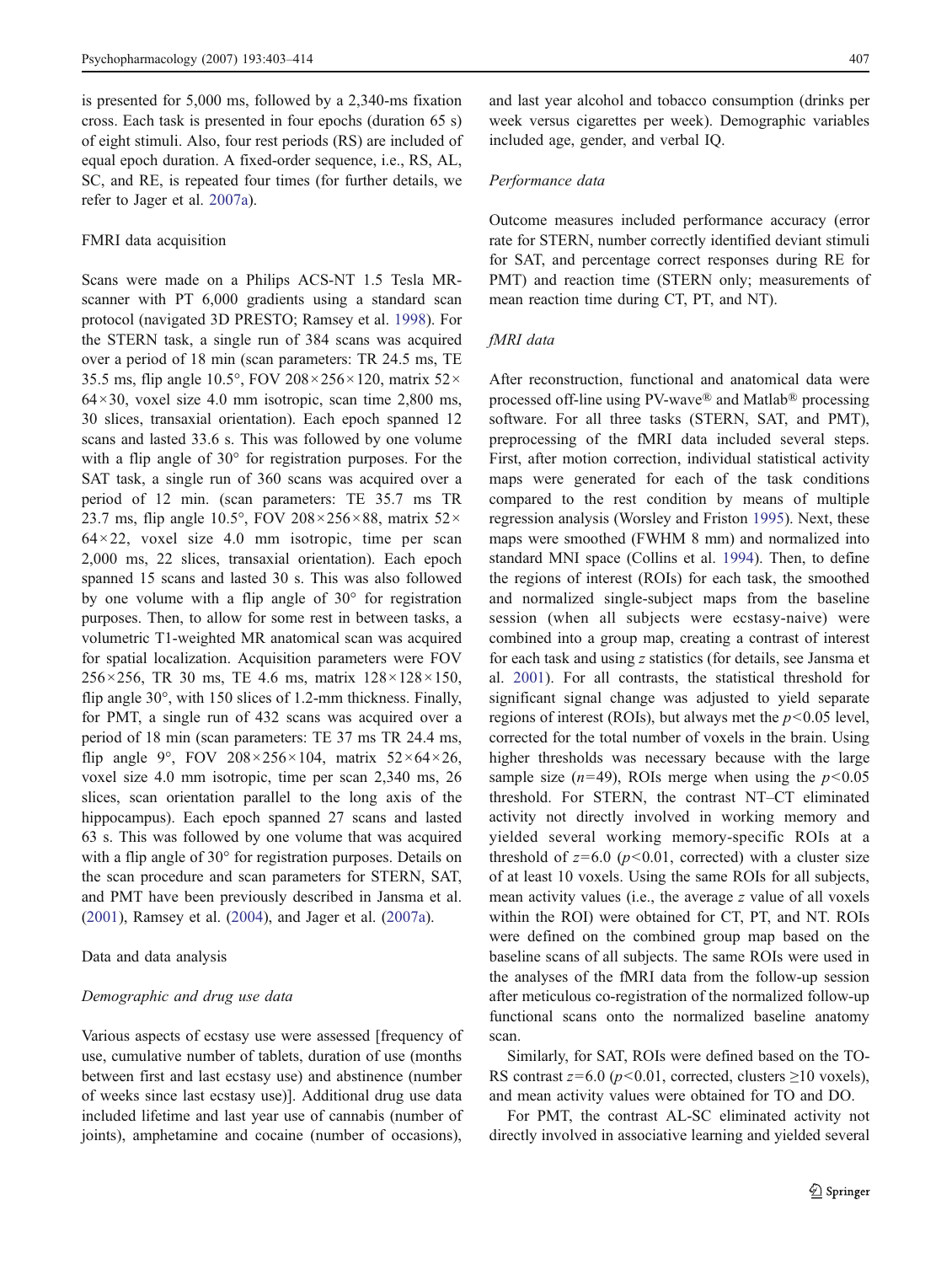ROIs at a threshold of  $z=5.0$  ( $p<0.01$ , corrected, clusters >10 voxels). For each of the ROIs,  $\Delta t$  variables were computed, reflecting a measure for associative learning (contrasting AL with SC) and one for retrieval (contrasting RE with SC).  $\Delta t$ variables were entered into statistical analyses.

The size of the (para)hippocampal ROIs was large, with activity extending into the fusiform gyrus. Because the (para)hippocampal regions are critically involved in associative memory processing, we added a second analysis to improve specificity by limiting the analysis to anatomically defined regions (right and left hippocampus, right and left parahippocampal gyrus). For this purpose, a segmentation procedure (Talairach and Tournoux [1988\)](#page-11-0) was applied based on individual anatomical scans, yielding four separate clusters (right and left hippocampus, right and left parahippocampal gyrus) marked for each subject separately (for details, we refer to Jager et al. [2007a](#page-11-0)). Then, per individual, two statistical activity contrast maps based on an AL-SC and RE-SC contrast, respectively,  $z=3.0$  ( $p<0.05$ ) corrected) were generated. After this, mean activity values within the four clusters for both contrast maps were obtained for each subject. Additionally, a voxel-by-voxel approach was applied within a confined search space, i.e., a small volume template was constructed of the (para) hippocampal region bilaterally (for details on this semi automatic small volume correction method, we refer to Matochik et al. 2003) in SPM2. Based on the smoothed single subject contrast maps group contrast maps were constructed. After this, group differences were tested using an  $F$ test with a family-wise error correction (FWE) at  $p<0.05$ .

ROIs for STERN, SAT, and PMT are listed in Table [2.](#page-7-0) For each task and both scan sessions separately, mean activity values and  $\Delta t$  variables were entered into GLM repeated measures analyses.

To check for group differences in activation outside the ROIs, the smoothed and normalized single subject maps were also combined into a group contrast map (data not shown) for each task, contrasting ecstasy-naive controls to incident ecstasy users using a voxel-by-voxel approach and z statistics ( $z=4.5$ ,  $p<0.05$  corrected). Both during baseline, as well as during follow-up, the group contrast maps yielded no significant  $(Z=4.5)$  differences in extent or magnitude of brain activity between the groups. This indicates that both novice ecstasy users and persistent ecstasy-naive controls yielded highly similar patterns of brain activity during baseline, and this was still the case during follow-up.

Finally, we compared the results from the aforementioned approach, i.e., using  $t$  statistics in the first (fixed effects) and z statistics in the second (random effects) stage of fMRI analyses, with the commonly used random-effects analysis for fMRI in SPM, i.e., entering first level regression-coefficients (or betas) into the second level

random-effects group analysis. This yielded no significant outcome differences. Therefore, these data are not reported.

#### Statistical analyses

One-incident ecstasy user was excluded based on a positive urine test for cocaine, leaving 25 novice users for the analysis. Incidental technical malfunction of the MR scanner or the computer used for task presentation resulted in some missing or incomplete data. As a consequence, datasets were not complete for each of the included 49 subjects on each task paradigm, and results are reported for each task separately with the number of subjects that were included within brackets.

To test whether ecstasy users differed from ecstasy-naive controls at baseline and at follow-up in terms of age, verbal IQ and use of other substances than ecstasy (cannabis, amphetamine, cocaine, tobacco, and alcohol), t tests and non-parametric Kolmogorov–Smirnov tests were applied.

To assess effects of ecstasy on task performance (accuracy, reaction times), GLM repeated measures analysis was applied for each task separately, with group as fixed factor and with session (baseline, follow-up) and task condition as within-subject factors.

Effects of ecstasy on brain activity were also tested using GLM repeated measures analysis, with brain activity as dependent variable and session, task condition, and ROIs (listed for all three tasks STERN, SAT, and PMT in Table [2](#page-7-0)) as within-subject factors.

Dose-response measures were examined using correlation analyses (Spearman's rho) in the group of novice ecstasy users with cumulative number of ecstasy tablets, duration of use, and duration of abstinence as predictor variables, and performance and brain activity as outcome variables. All analyses were performed using SPSS version 12.0.1 (SPSS, Chicago, IL, USA).

## Results

Sample characteristics and drug use data

Table [1](#page-6-0) shows baseline and follow-up characteristics on demographics and substance use of subjects that participated in the follow-up session. Incident ecstasy users used 2.0 tablets on average (range, 0.5–6, median 1.5 tablets) in a mean period of 6.7 weeks (SD 9.4) during an average follow-up period of 15.9 months (SD 4.6). The majority of novice ecstasy users had used ecstasy only once  $(N=15/25)$ ; 60%). At baseline, the two groups of future ecstasy users and persistent ecstasy-naive controls were similar in terms of gender distribution, age ( $p=0.34$ ), and verbal IQ ( $p=$ 0.93). Also, the two groups did not differ in terms of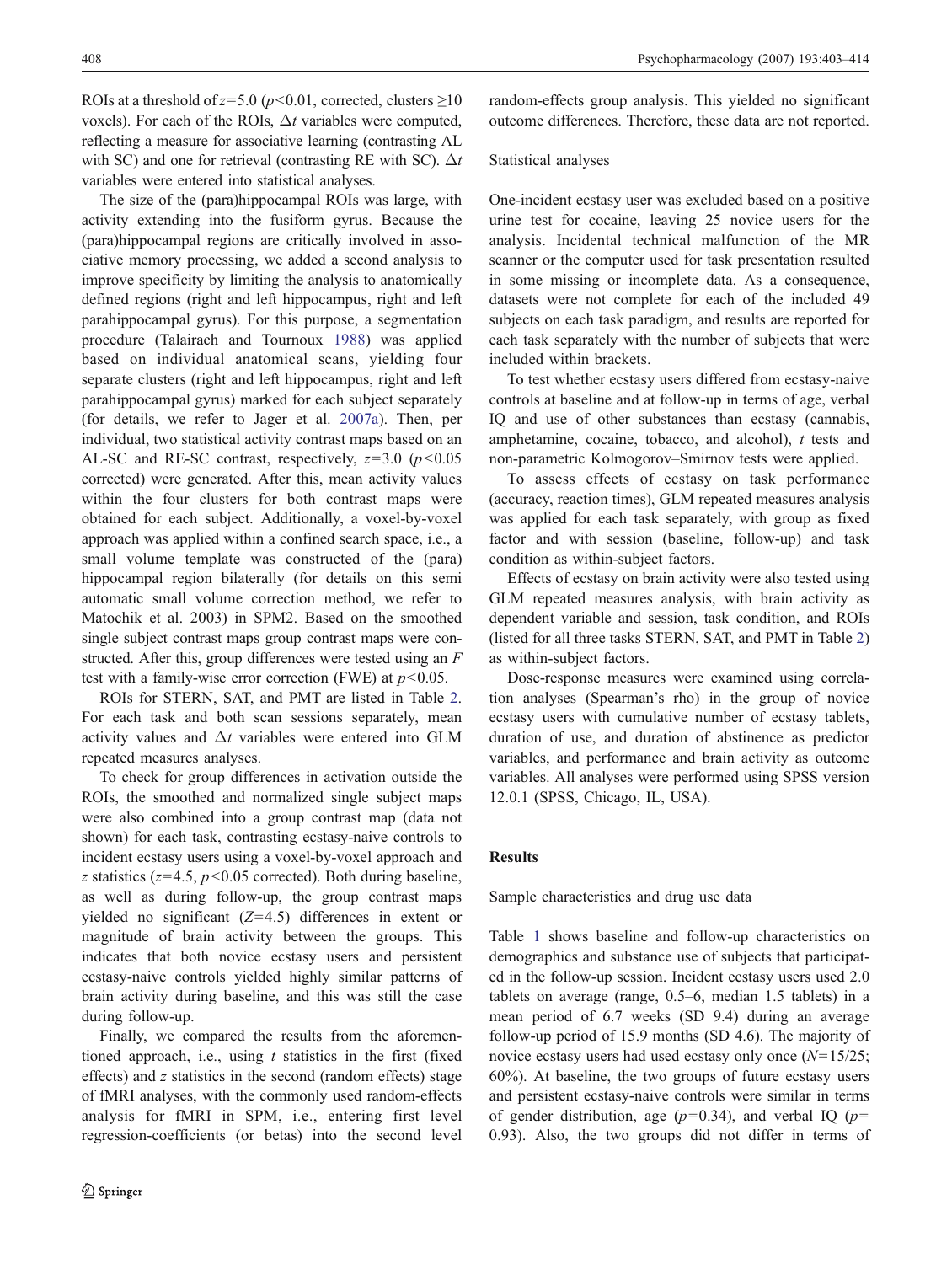<span id="page-6-0"></span>

|  | Table 1 Demographics and characteristics of ecstasy use and use of other drugs (mean±SD) |  |  |  |  |  |
|--|------------------------------------------------------------------------------------------|--|--|--|--|--|
|--|------------------------------------------------------------------------------------------|--|--|--|--|--|

|                                             | Ecstasy users $(N=25)$ |                 | Controls $(N=24)$ |                 |
|---------------------------------------------|------------------------|-----------------|-------------------|-----------------|
|                                             | <b>Baseline</b>        | Follow-up       | <b>Baseline</b>   | Follow-up       |
| Gender                                      | 9M, 16F                |                 | 8M, 16F           |                 |
| Age $a,b$                                   | $21.8 \pm 2.5$         | $22.8 \pm 2.7$  | $21.2 \pm 1.8$    | $23.0 \pm 1.9$  |
| $\text{DART-IQ}^{\text{a},\text{b}}$        | $103.4 \pm 7.4$        |                 | $103.6 \pm 10.0$  |                 |
| Ecstasy                                     |                        |                 |                   |                 |
| Cumulative dose (tablets)                   |                        | $2.0 \pm 1.4$   |                   |                 |
| Time since last use (weeks)                 |                        | $11.1 \pm 12.9$ |                   |                 |
| Duration of use (months)                    |                        | $1.2 \pm 2.4$   |                   |                 |
| Other substances (last year) <sup>c,d</sup> |                        |                 |                   |                 |
| Alcohol (drinks/week)                       | $8.9 \pm 7.2$          | $9.1 \pm 7.6$   | $8.9 \pm 7.0$     | $7.2 \pm 5.5$   |
| Tobacco (cigarettes/week)                   | $37.6 \pm 50.8$        | $23.8 \pm 37.6$ | $22.9 \pm 42.1$   | $22.5 \pm 35.4$ |
| Cannabis (number of joints)                 | $25.1 \pm 38.5$        | $31.6 \pm 53.6$ | $19.8 \pm 31.9$   | $22.4 \pm 64.3$ |
| Amphetamine (number of occasions)           | $0.0{\pm}0.0$          | $0.0{\pm}0.0$   | $0.0{\pm}0.0$     | $0.0{\pm}0.0$   |
| Cocaine (number of occasions)               | $1.0 \pm 2.2$          | $1.4 \pm 2.6$   | $0.75 \pm 2.0$    | $0.25 \pm 1.2$  |

<sup>a</sup> Baseline novice users vs controls  $p<0.05$  (*t* test)<br><sup>b</sup> Follow-up novice users vs controls  $p<0.05$  (*t* test)<br><sup>c</sup> Baseline and follow-up, novice users vs controls  $p<0.05$  (Kolmogorov–Smirnov Z)<br><sup>d</sup> Novice users an found between groups or between sessions.

smoking, use of alcohol, cannabis, amphetamines, and cocaine (all  $p$  values  $>0.50$ ). With the exception of ecstasy use, at follow-up, incident ecstasy users and controls were still very similar in terms of age and use of other drugs (all  $p$  values  $>0.40$ ).

Performance data

Performance data are summarized in Fig. [4](#page-7-0).

Working memory ( $N=44$ ; 20 incident ecstasy users, 24 persistent ecstasy-naive controls)

Repeated measures analyses were performed on speed and accuracy of task performance as dependent variables, group (novice users, controls) as fixed factor, and session (baseline, follow-up) and task (CT, PT, and NT) as within-subject factors. These analyses yielded no significant group differences. Apart from a marginally significant three-way interaction for reaction time, between session, task and group  $(F(1,41)=2.65, p<0.10)$ , all other main or interaction effects of initial ecstasy use showed  $p$ values  $>0.30$ .

Selective attention  $(N=43: 24$  incident ecstasy users, 19 persistent ecstasy-naive controls)

Repeated measures analysis revealed no significant effects of incident ecstasy use on threshold values for detecting 80% of the targets. Performance accuracy was similar for both groups (all  $p$  values  $>0.20$ ).

Associative memory ( $N=45$ ; 24 incident ecstasy users, 21 persistent ecstasy-naive controls)

Repeated measures analysis with performance accuracy as dependent variables, group as fixed factor, and session and task (SC, RE) as within-subject factors revealed no significant effects of group  $(p>0.25)$ , indicating that simple classification and recall accuracy were not affected by incident ecstasy use.

#### Brain activity

For STERN  $(N=49)$ , based on the NT–CT contrast, four ROIs reached significance in the frontal, parietal, and the fusiform gyrus. For SAT  $(N=47; 25$  users, 22 controls), based on the TO-RS contrast, six areas in the frontal, auditory, and visual cortex were activated above threshold. In addition, the TO-DO contrast yielded four areas in the inferior frontal, visual, and auditory cortices where brain activity was modulated by attention. Finally, for PMT  $(N=49)$ , the group contrast map  $(AL-SC)$  yielded nine ROIs in the (para)hippocampal regions bilaterally, the frontal and the occipital cortex. There was some overlap in ROIs between tasks. The anterior cingulate cortex was activated during all three tasks, whereas the right inferior frontal gyrus and the left dorsolateral prefrontal cortex were activated both during STERN and PMT. Table [2](#page-7-0) shows ROIs, their MNI coordinates  $(X, Y, Z)$ , and peak activity values for each task. GLM repeated measures analyses of the fMRI signal in the ROIs were conducted for each task separately.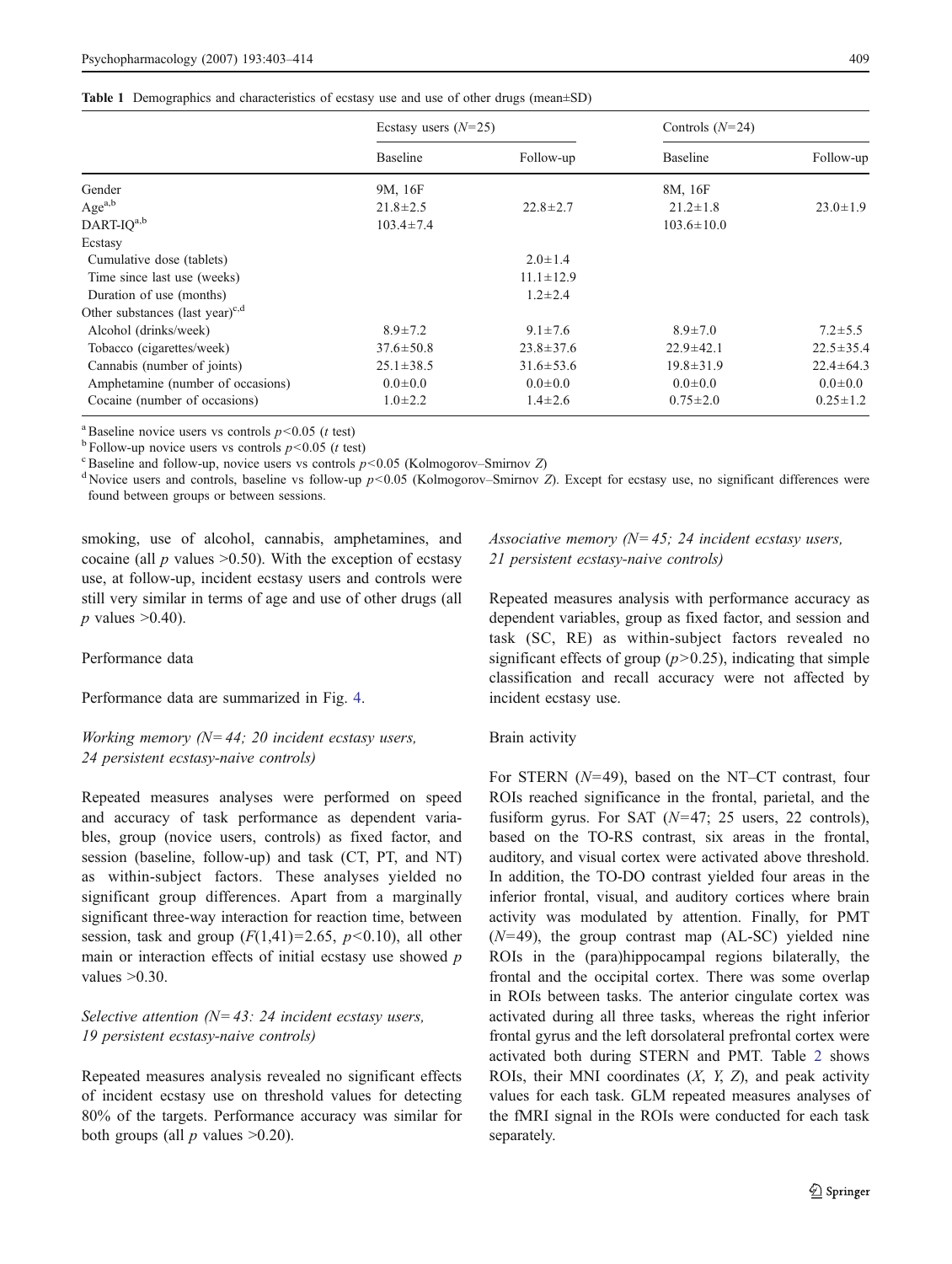<span id="page-7-0"></span>

Fig. 4 Task performance on the STERN, SAT, and PMT during baseline and follow-up for initial ecstasy users and persistent ecstasynaive controls. a Reaction time (milliseconds) for reaction time control task  $(CT)$ , the practiced task  $(PT)$ , and the novel task  $(NT)$ . **b** 

#### Working memory-related brain activity (STERN)

Whole brain analysis Two contrasts were examined. First, working memory activity (NT versus CT) was compared Accuracy during SAT (number of correctly identified targets during tone and dot detection). c Accuracy during PMT (percentage correct answers) for the simple classification control task (SC) and the recognition task (RE)

between groups, with session and ROIs (Table 2) as within-subject factors. There were no significant differences between groups (all  $p$  values  $>0.20$ ), indicating that incident ecstasy use did not affect patterns of brain activity

Table 2 Brain regions of interest engaged in STERN, SAT, and PMT, respectively

| Task                       | Region      | Brodmann area  | Number of voxels | X              | Y     | Z                | Maximum z value |
|----------------------------|-------------|----------------|------------------|----------------|-------|------------------|-----------------|
| <b>STERN</b>               | $1-SPC$     | $\overline{7}$ | 213              | 30             | $-63$ | 44               | 14.88           |
|                            | 1-DLPFC     | 9/46           | 192              | 42             | 5     | 28               | 13.03           |
|                            | ACC         | 6/24           | 73               | 6              | 9     | 52               | 13.82           |
|                            | $l$ - $FuG$ | 37             | 64               | 46             | $-63$ | $-12$            | 10.03           |
| <b>SAT</b>                 | r-IFG       | 47             | 224              | $-42$          | 21    | $\boldsymbol{0}$ | 12.95           |
|                            | 1-AUD       | 41/42/22       | 157              | 58             | $-23$ | 8                | 13.97           |
|                            | <b>ACC</b>  | 8/24           | 130              | $-2$           | 21    | 44               | 15.41           |
|                            | r-AUD       | 41/42/22       | 98               | $-58$          | $-31$ | 8                | 13.66           |
|                            | $l$ -Pc $G$ | 6              | 36               | 50             | $-3$  | 44               | 9.94            |
|                            | $1-INS$     | 13             | 12               | 10             | 34    | 21               | 9.55            |
| SAT-attention <sup>a</sup> | <b>VIS</b>  | 23             | 252              | $-10$          | $-71$ | 8                | 8.01            |
|                            | $l-IFG$     | 9/47           | 43               | 50             | 17    | 20               | 6.27            |
|                            | l-AUD       | 42             | 33               | 60             | $-31$ | 8                | 5.51            |
|                            | r-AUD       | 42             | 23               | $-58$          | $-27$ | $\mathbf{0}$     | 6.13            |
| <b>PMT</b>                 | r-PHG       | 37/36          | 153              | $-26$          | $-47$ | $-12$            | 13.05           |
|                            | $1-PHG$     | 37/36          | 134              | 26             | $-47$ | $-12$            | 12.29           |
|                            | 1-DLPFC     | 9              | 116              | 46             | 13    | 28               | 11.89           |
|                            | $1-MOG$     | 19             | 98               | 34             | $-87$ | 16               | 10.01           |
|                            | r-MOG       | 18             | 95               | $-34$          | $-87$ | 12               | 10.76           |
|                            | r-DLPFC     | 46             | 41               | $-50$          | 29    | 20               | 7.37            |
|                            | <b>ACC</b>  | 8/24           | 34               | $\overline{2}$ | 25    | 44               | 6.91            |
|                            | r-IFG       | 47             | 27               | $-42$          | 26    | $-8$             | 6.62            |
|                            | $l-IFG$     | 47             | $22\,$           | 50             | 21    | $-8$             | 6.54            |

MNI coordinates are shown for the regions of interest involved in working memory (STERN), selective attention (SAT), and associative memory (PMT). The coordinates X, Y, and Z represent location of the voxels with the highest z value in the group map. Corresponding names and Brodmann areas are obtained from the location of voxels with the highest z value.

l- Left, r- right, SPC superior parietal cortex, DLPFC dorsolateral prefrontal cortex, ACC anterior cingulate cortex, FuG fusiform gyrus, IFG inferior frontal gyrus, AUD auditory cortex, PcG precentral gyrus, INS insula, PHG parahippocampal gyrus, MOG middle occipital gyrus, VIS = visual cortex

<sup>a</sup> Shows the MNI coordinates for the regions where activity is modulated through attention during SAT.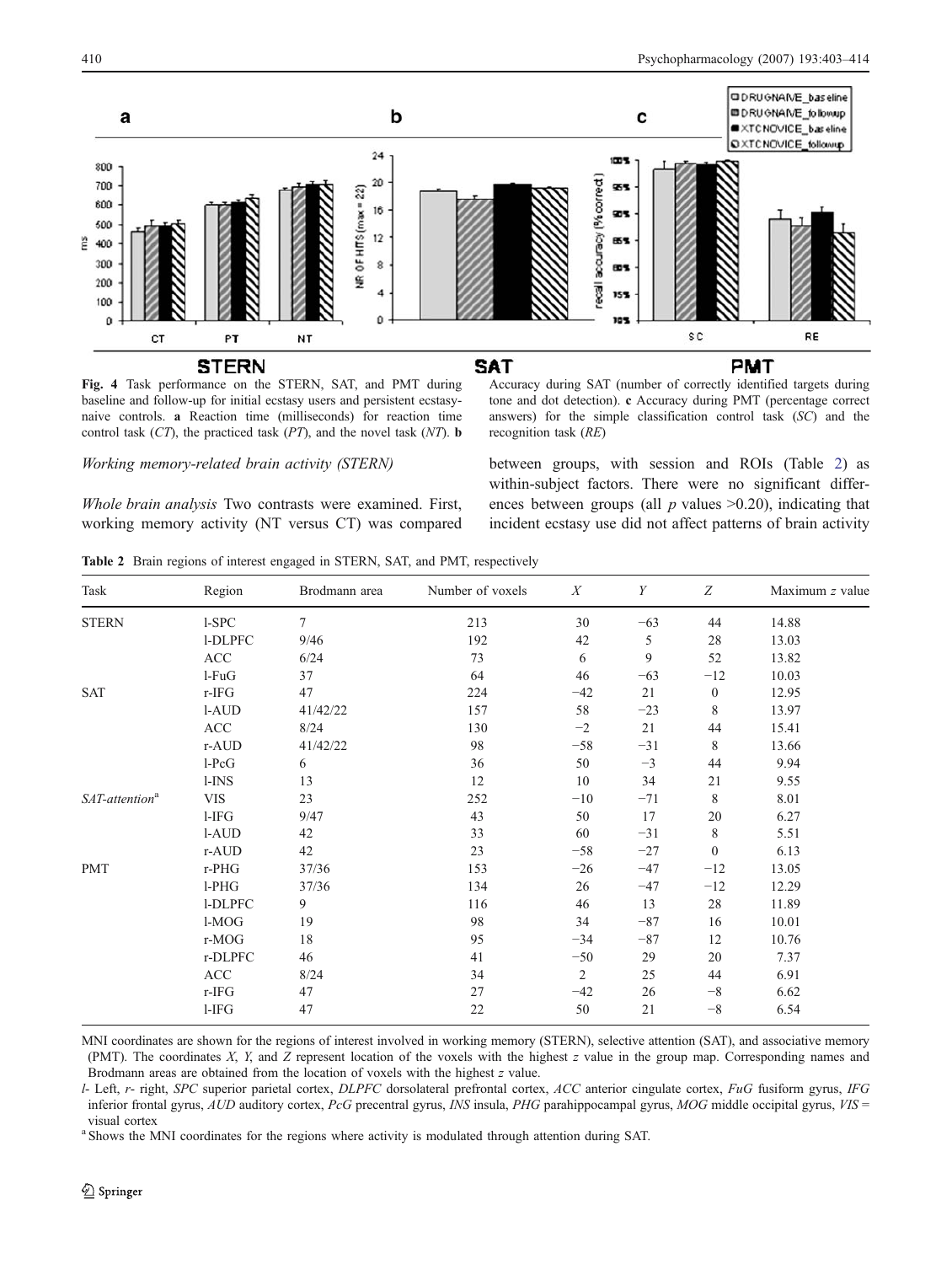<span id="page-8-0"></span>in the engaged network. Next, the effect of practice (NT versus PT, reflecting flexibility of the WM system; Jansma et al. [2001\)](#page-11-0) was compared. This also revealed no significant differences between groups, indicating that ecstasy did not affect the way practice reduces activity in the WM network.

## Selective attention-related brain activity (SAT)

Whole brain analysis Selective attention activity (based on the contrast TO versus RS) was compared between groups, with session and ROIs (Table [2](#page-7-0)) as within-subject factors. We found no significant effects of group (all  $p$  values  $\geq 0.50$ ), indicating that initial ecstasy use did not affect patterns of brain activity in the involved network. Then, the modulating effect of attention on brain activity was compared between groups, with session and SAT-attention ROIs (Table [2\)](#page-7-0) as within-subject factors. Again, no significant differences between groups were found (all  $p$  values  $>0.50$ ).

## Associative memory-related brain activity (PMT)

Whole brain analysis Similar to STERN, for PMT, also two contrasts were examined. First, associative learning-related

activity (AL versus SC) was compared between groups, with session and ROIs (Table [2](#page-7-0)) as within-subject factors. No significant differences between groups were found (all p values >0.50). Second, brain activity related to recall (RE versus SC) was compared, also yielding no significant differences between groups (all  $p$  values  $>0.20$ ). This indicates that novice ecstasy use did not affect associative memory activity in the engaged network.

Region of interest analysis Next, analysis was restricted to four anatomically defined regions, i.e., right and left hippocampus and right and left parahippocampal gyrus. Again, two contrasts were examined: AL versus SC and RE versus SC, also not yielding significant differences between initial ecstasy users and persistent ecstasy-naive controls (p values >0.20). In addition, a voxel-by-voxel approach was used in SPM2. At the FWE-corrected level of  $p=0.05$ , again, no differences were found between novice ecstasy users and ecstasy-naive controls.

Correlations between ecstasy use and brain activity

Within the group of novice ecstasy users  $(N=25)$ , we examined possible associations between two indices of ecstasy use, cumulative dose (total number of ecstasy tablets at follow-up) and weeks since last ecstasy use, and



Fig. 5 Regions of interest for STERN, SAT, and PMT: a Fusiform gyrus, b dorsolateral prefrontal cortex, c superior parietal cortex, d anterior cingulate cortex, e inferior frontal cortex, f auditory cortex, g pre-central gyrus, h (para)hippocampal region, i middle occipital gyrus. The numbers beneath the slices indicate the MNI z coordinates. Slices are in radiological orientation (left side is right hemisphere and vice versa)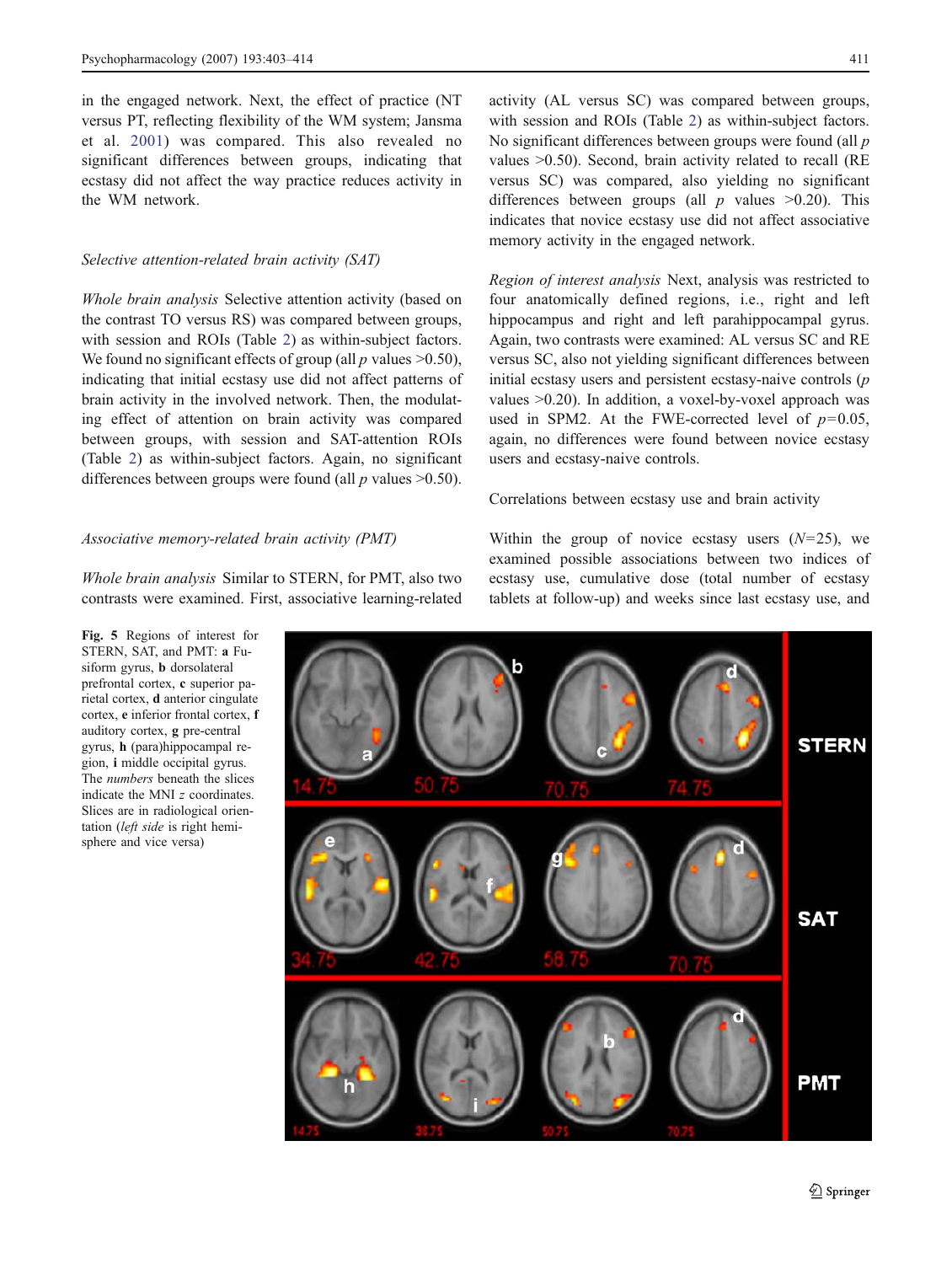outcome variables (performance and brain activity) using Spearman's rho correlational analyses. To avoid type I errors, the level of significance was Bonferroni corrected, i.e., using a more stringent  $p$  value adjusted for the number of ROIs. Duration of use was not included as an ecstasy use variable because the majority of subjects had used ecstasy only once  $(N=15, 60\%)$ , and thus, scored zero on this variable.

## Task performance

No significant correlations were found between performance and cumulative dose or weeks since last use for all three tasks.

## Brain activity

In line with the results on performance, we found no significant correlations between cumulative dose and weeks since last ecstasy use and brain activity in any of the regions of interest for STERN, SAT, and PMT (Fig. [5\)](#page-8-0).

To examine whether the exclusion of one novice ecstasy user with a cumulative dose of 20 ecstasy tablets at follow-up did affect the results, all abovedescribed statistical analyses were re-run, this time including this particular subject. The main findings remained unchanged, as no significant effects of initial ecstasy use on performance and brain activity for all three tasks were found. There was only one tentative effect observed regarding the region of interest analysis for PMT. Including this subject with a cumulative dose of 20 tablets yielded a marginally significant interaction effect  $[F(1,48)=2.80, p=0.10]$  between session and group. Ecstasy users tended to reveal slightly different patterns of overall brain activity in the four anatomical defined hippocampal and parahippocampal regions over sessions in comparison to the controls.

## Discussion

The present fMRI study prospectively examined the nonacute effects of a single or low dose of ecstasy on cognitive brain function. We assessed task performance and brain activity patterns during working memory, selective attention, and associative memory in novice (but at least 2 weeks abstinent) ecstasy users before and after a period of first ecstasy use and compared these data with the same baseline and follow-up measurements of matched controls who did not use ecstasy during the follow-up period. We did not find firm evidence for sustained effects of initial ecstasy use on task performance in the domains of memory and

attention. Also, no effect of incident ecstasy use was found on brain activity in the brain systems engaged in working memory, attention, or associative memory.

To date, this is the first prospective fMRI study on sustained effects of low-dose ecstasy use on cognitive brain function. Therefore, we can only compare our results with findings from studies investigating the (mainly acute) effects of MDMA on human neuropsychological function. In a recent review, Dumont and Verkes ([2006\)](#page-10-0) reported on all placebo-controlled studies that administered MDMA to healthy humans. Eleven tests in the attention domain were evaluated, but none of them had generated any significant effect. In the executive function domain, the literature search yielded only one study by Lamers et al. ([2003\)](#page-11-0), which reported no effect of MDMA on visual search, planning, or retrieval from semantic memory. Surprisingly, there are no studies about the acute effects of MDMA on memory, although cross-sectional studies into the long-term effects of ecstasy on human cognition most consistently report this domain to be impaired (Verbaten [2003](#page-11-0)).

We are aware of several limitations of the current study. For one, although prospective, the study design was naturalistic and not experimental. Therefore, there is uncertainty about dosage and purity of ecstasy tablets, and we had to rely on statements of the subjects themselves. However, because both novice users and persistent ecstasynaive controls were included for follow-up testing from the initial baseline cohort, we have no reason to question the truthfulness of their statements. Furthermore, pill testing confirms that in The Netherlands, more than 95% of the tablets sold as ecstasy contain MDMA as the sole (91.2%) or main (4.2%) psychoactive component (The Netherlands National Drug Monitor, 2004<sup>3</sup>). Another limitation is that the sample was not randomly selected. Therefore, we cannot claim it to be statistically representative of the population of young people on the brink of experimenting with ecstasy. Yet, we do believe it is sufficiently varied, as we contacted candidates in many different places and ways. Moreover, in view of the specific demands of the study (a fairly demanding research project, including extensive brain imaging and blood sampling), even an initially random sample would have almost certainly reached a selective group in the end. In addition to sample selection, sample size would preferably have been larger, i.e., more subjects per group. Although difficult to realize, this would have further increased statistical power by reducing the chance of a type II error. Nevertheless, the number of subjects in the current study is larger than in other fMRI studies on effects of heavy ecstasy use, in which subjects numbers range between 6 and 15 ecstasy users and similar numbers of

<sup>3</sup> NDM 2004 at [http://www.trimbos.nl/.](http://www.trimbos.nl/)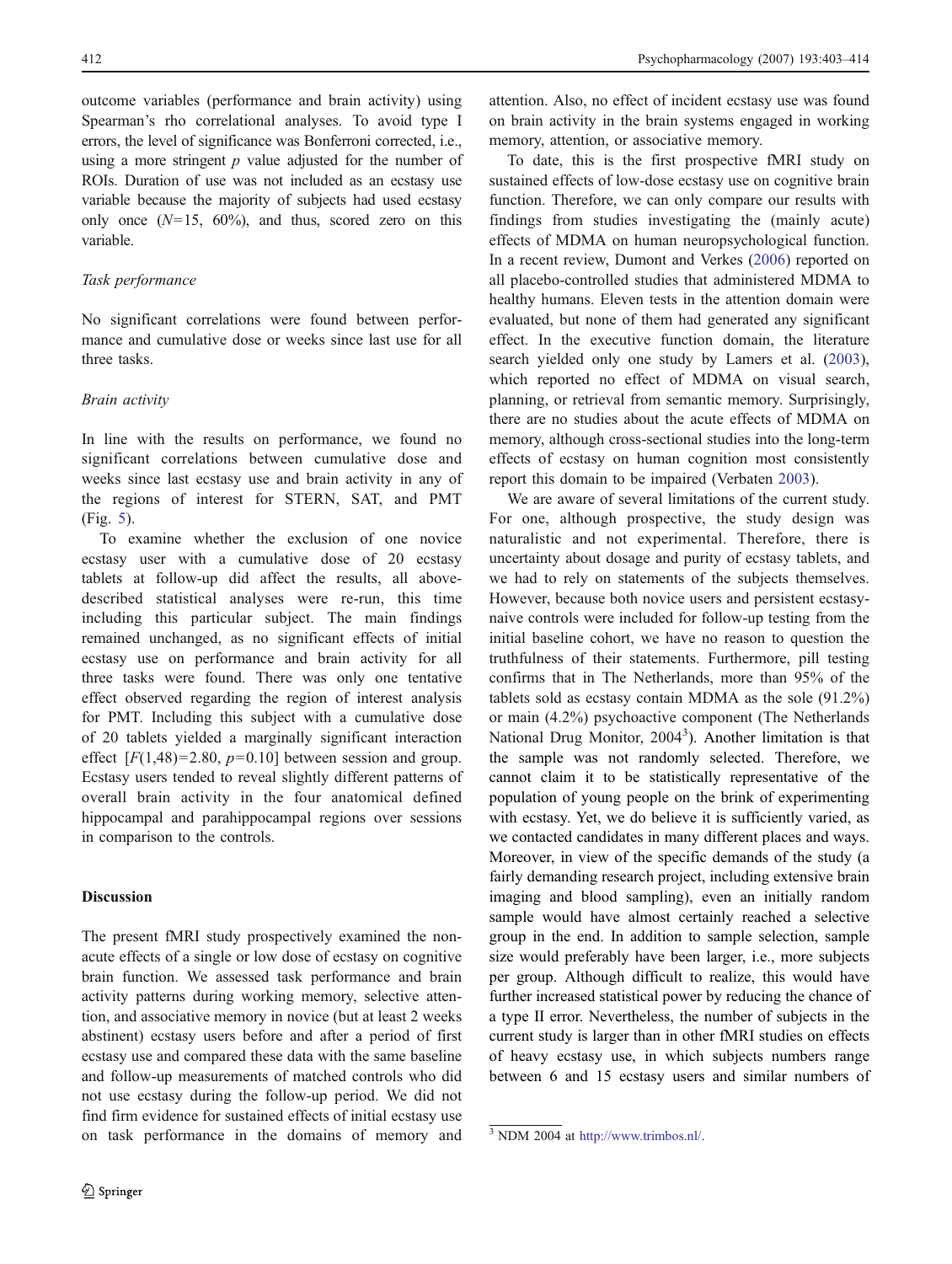<span id="page-10-0"></span>controls, only examined once (for a review, see Cowan 2007). Thirdly, the pattern of use, the environmental circumstances during ecstasy consumption (ambient heat, dehydration), and the possible interaction with other substances, for instance alcohol, nicotine, cannabis, cocaine, or amphetamine (although use of the latter two was minimal), were not investigated. Therefore, we cannot exclude the possibility of confounding interactions between ecstasy and other drugs. More specifically, it has been suggested that cannabis attenuates the neurotoxic effects of ecstasy, as cannabis and ecstasy may have opposite effects on oxidative stress (Parrott et al. [2004](#page-11-0)). Ecstasy is thought to cause increased oxidative stress, thereby enhancing the risk for serotonergic neurotoxicity (Green et al. [2003](#page-11-0)), whereas cannabis may act as an antioxidant (Hampson et al. [2000\)](#page-11-0), and therefore, possibly has neuroprotective effects (Sinor et al. [2000](#page-11-0)).

Finally, our failure to detect effects of a low dose of ecstasy on memory and attention and related brain function may be due to insufficient sensitivity and specificity of the task paradigms and the fMRI technique that was used. In this regard, it is important to note that in a previous study from our own laboratory, we did observe decreased memory performance and altered patterns of brain activity in various brain regions involved in associative memory in (poly-substance) frequent ecstasy users, applying exactly the same fMRI task paradigms and scanning procedures (Jager et al. [2007b\)](#page-11-0). FMRI has been shown to be a sensitive tool in detecting neurocognitive impairments at the very early stage of multiple sclerosis (Audoin et al. 2006) in patients with various neuropsychiatric disorders, i.e., schizophrenia and obsessive-compulsive disorder (Jansma et al. [2004](#page-11-0); Johnson et al. [2006](#page-11-0); Van der Wee et al. [2003\)](#page-11-0), and in substance users, i.e. cannabis users, tobacco smokers, and alcohol users (Bolla et al. 2005; Jacobsen et al. [2007](#page-11-0); Myrick et al. [2004\)](#page-11-0).

In conclusion, the present results provide no firm evidence for sustained effects of a low dose of ecstasy use on working memory, selective attention, and associative memory neither at the behavioral level nor at the neurophysiological level. The present findings are relevant for the development of prevention and harm reduction strategies, i.e., prevention of any drug use might be the preferred objective, but in many cases, harm reduction might be the only realistic option. It should be noted, however, that the result of a single prospective study using just one of the many available neurotoxicity detection techniques in a population with a rather narrow dose range is not sufficient for an evidence-based harm reduction strategy. Therefore, monitoring of the current sample is worthwhile because the expected increase in variation in dosage, frequency, and duration of ecstasy use within this group of novice users presents us with a unique opportunity for further research. In addition, more research with fMRI and other neuro-

imaging techniques into the acute and sustained effects of MDMA on cognitive brain function is needed.

Acknowledgments This work was supported by a grant of The Netherlands Organization for Health Research and Development as part of their Addiction Program (ZonMW 310-00-036). We thank Microsoft MSN Network for their generous support concerning the internet pop-up advertisement campaign. We thank Dirk Korf for his valuable contribution to the design of the study, and finally, we thank Jeske Damoiseaux, Mieke Deenen, Judith Bosman, Rianne Petersen, Erika van Hell, and Lenny Ramsey for their assistance with data collection and analyses.

# References

- Adori C, Ando RD, Kovacs GG, Bagdy G (2006) Damage of serotonergic axons and immunolocalization of Hsp27, Hsp72, and Hsp90 molecular chaperones after a single dose of MDMA administration in Dark Agouti rat: temporal, spatial, and cellular patterns. J Comp Neurol 497:251–269
- Audoin B, Van Au DM, Malikova I, Confort-Gouny S, Ibarrola D, Cozzone PJ, Pelletier J, Ranjeva JP (2006) Functional magnetic resonance imaging and cognition at the very early stage of MS. J Neurol Sci 245:87–91
- Bolla KI, Eldreth DA, Matochik JA, Cadet JL (2005) Neural substrates of faulty decision-making in abstinent marijuana users. Neuroimage 26:480–492
- Cole JC, Sumnall HR (2003) Altered states: the clinical effects of ecstasy. Pharmacol Ther 98:35–58
- Collins DL, Neelin P, Peters TM, Evans AC (1994) Automatic 3D intersubject registration of MR volumetric data in standardized Talairach space. J Comput Assist Tomogr 18:192–205
- Cowan RL (2007) Neuroimaging research in human MDMA users: a review. Psychopharmacology (Berl) 189:539–556
- Daumann J, Schnitker R, Weidemann J, Schnell K, Thron A, Gouzoulis-Mayfrank E (2003) Neural correlates of working memory in pure and polyvalent ecstasy (MDMA) users. Neuroreport 14:1983–1987
- Daumann J Jr, Fischermann T, Heekeren K, Thron A, Gouzoulis-Mayfrank E (2004) Neural mechanisms of working memory in ecstasy (MDMA) users who continue or discontinue ecstasy and amphetamine use: evidence from an 18-month longitudinal functional magnetic resonance imaging study. Biol Psychiatry 56:349–355
- Daumann J, Fischermann T, Heekeren K, Henke K, Thron A, Gouzoulis-Mayfrank E (2005) Memory-related hippocampal dysfunction in poly-drug ecstasy (3,4-methylenedioxymethamphetamine) users. Psychopharmacology (Berl) 180:607–611
- De Win MM, Jager G, Vervaeke HK, Schilt T, Reneman L, Booij J, Verhulst FC, Den Heeten GJ, Ramsey NF, Korf DJ, van den Brink W (2005) The Netherlands XTC Toxicity (NeXT) Study: objectives and methods of a study investigating causality, course, and clinical relevance. Int J Methods Psychiatr Res 14:167–185
- De Win MM, Reneman L, Jager G, Vlieger EP, Olabarriaga SD, Lavini C, Bisschops I, Majoie CB, Booij J, den Heeten GJ, van den Brink W (2007) A prospective cohort study on sustained effects of low-dose ecstasy use on the brain in new ecstasy users. Neuropsychopharmacology 32:458–470
- Dumont GJ, Verkes RJ (2006) A review of acute effects of 3,4 methylenedioxymethamphetamine in healthy volunteers. J Psychopharmacol 20:176–187
- Easton N, Marsden CA (2006) Ecstasy: are animal data consistent between species and can they translate to humans? J Psychopharmacol 20:194–210